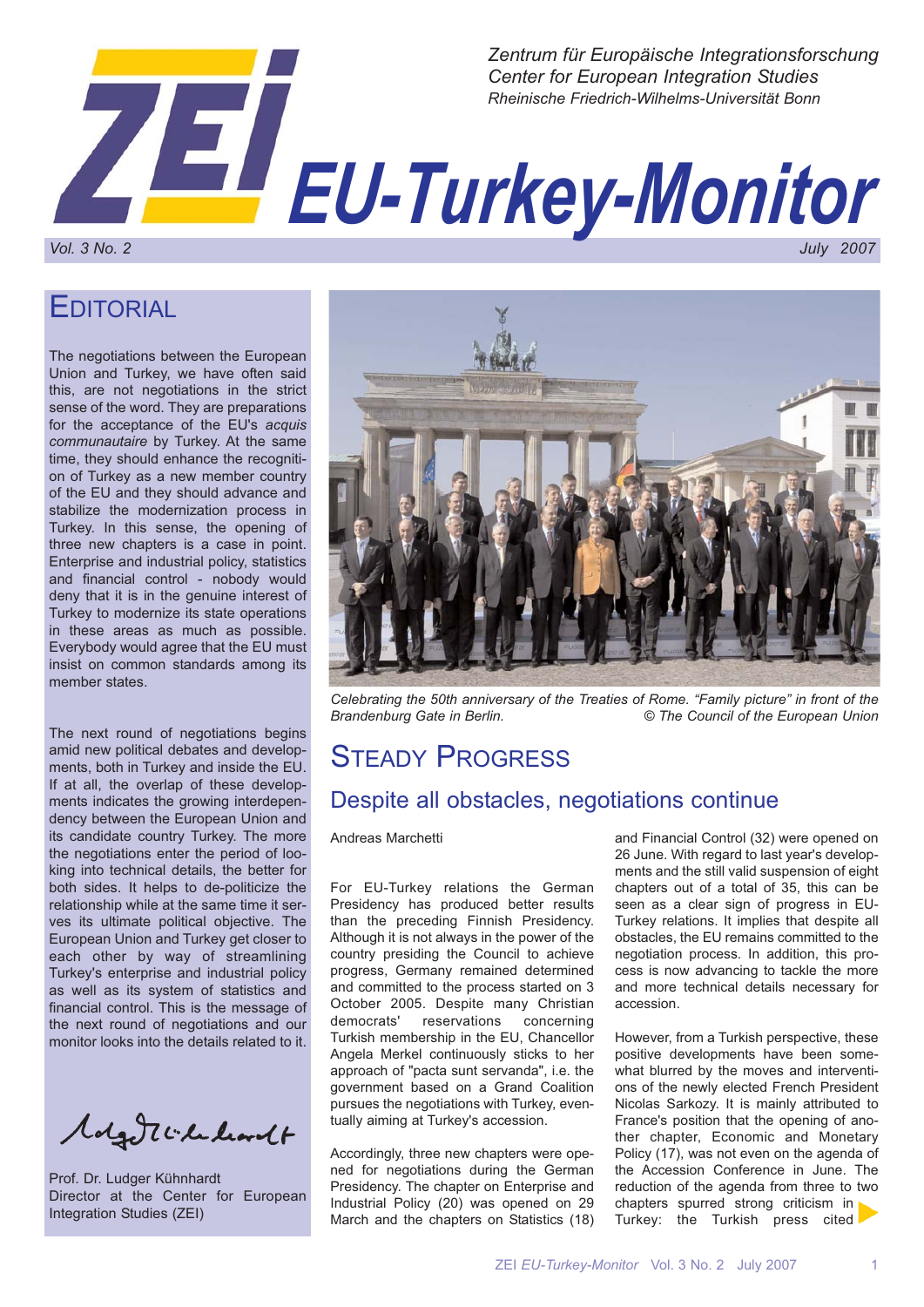Turkey's chief negotiator Ali Babacan emphasizing that Turkey - in contrast even to some EU member states - already fulfilled two out of four criteria to join the economic and monetary union.<sup>1</sup> However, based on a diplomat's account, the French side was reported to have been opposed to the opening of chapter 17 because it would have needed more time to evaluate the Commission's report on the issue.2 If this were the only - rather technical - reason, Turkey could hope for the opening of the chapter after a reasonable delay during the Portuguese Presidency. However, Sarkozy was also reported to have lobbied against the opening of the chapter because the issue of economic and monetary policy had "particular political and symbolic resonance"3; opening this chapter would therefore imply bringing Turkey considerably closer to membership, an outlook Sarkozy seems determined not to advocate, making a timely opening of the chapter more unlikely.

Just if this would not have caused enough excitement, Sarkozy voiced his proposal of a "Mediterranean Union" in which Turkey could play a major role. However, so far he has failed to exactly outline the functions, set-up and aims of this Union and its relation to present EU policies in the region.4 Having regard to these shortcomings, one might think that the proposal is less aimed at enhancing EU-Mediterranean relations, but rather to serve as a bluff package for the idea of "privileged partnership".

With the December decision in mind and other inconveniences ahead, Turkey had presented a road map to pursue reforms in all 35 chapters already in April, aiming at aligning Turkey to the *acquis* independently of *formal* progress in negotiations. Although the ambition to complete the alignment by 2013 might prove too optimistic, the formal opening of three chapters strengthens Turkey. To achieve the provisional closure of these chapters, the EU has defined specific benchmarks that will have to be met. As a general benchmark - applying to all chapters - Turkey is obliged to meet "its obligation of full non-discriminatory implementation of the Additional Protocol to the Association Agreement."

#### **Enterprise and Industrial Policy**

The first chapter to be opened after the suspension of eight chapters in December 2006 was Enterprise and Industrial Policy. After the more or less symbolic opening and provisional closure of the chapter on Science and Research (25) in June 2006, this constitutes the first chapter with real negotiation contents in the sense that there is *acquis* to be implemented in the field.

The Progress Report in November 2006 had already acknowledged good progress in this chapter because reasonable alignment to the *acquis* had already been realised.<sup>5</sup> In order to achieve the provisional closure of the chapter, Turkey is demanded to provide the Commission with a "revised comprehensive industrial policy strategy aiming at strengthening Turkey's industrial competitiveness."6 In this strategy, Turkey is supposed to address all sectors of industry, including its heavy industries. The EU highlighted in particular the "importance of a functioning market economy as an essential element" of the chapter. Hence, also this chapter leads to one of the cores - if not of the European Union - of the European Community.

#### **Statistics**

For the chapter on Statistics the Progress Report had stated that Turkey had made some progress.7 The adoption of a new statistical law had been recognised as important step to strengthen the Turkish Statistical Institute (Turkstat). The *acquis* in this chapter consists to a very large extent of legislation which is directly applicable in each member state.8 To meet the requirements for the provisional closure of the chapter, the EU demands of Turkey to "provide progress reports on setting up its farm registers and on the methodology and organisation foreseen for the collection of statistics." In addition, Turkey will have to "provide relevant statistics, and key national accounts indicators, together with the methodology used."9 These measures are aimed at making Turkey's statistics compatible with European statistical requirements, in order to provide reliable data that can also be used for policy decisions.

#### **Financial Control**

The chapter on Financial Control was one of the few chapters the 2006 Progress Report did not address individually. The Screening Report highlighted that public internal financial control and external audit constitute relevant parts of the chapter, although there is no EU legislation that would require transposition into Turkish law. Nonetheless, the report clearly stated that the EU expects Turkey to "adopt international control and internal audit standards and EU best practices."10 Accordingly, the benchmarks now formulated include "implementation of Public Internal Financial Control legislation and of legislation to guarantee the functioning of the Turkish Court of Accounts".11 The other two areas of concern in this chapter are the protection of the EU's financial interests as well as protecting the euro against counterfeiting. Since there is relevant *acquis* in these two areas, the EU also demands the "alignment of the Turkish Criminal Code with the convention on protecting the EU's financial interests, and legislative and administrative alignment with the acquis for the protection of the euro."12 From a *technical* point of view, these last provisions constitute an evident connection to the chapter on Economic and Monetary Policy. The question therefore remains if there will also be the *political* will and commitment to adhere to the intrinsic logic of negotiations in due course.

1) Cf. "Turkey voices discontent over French blockage on EU negotiations", http://www.turkishdaily news.com.tr/article.php?enewsid=76890.

2) Cf. "France blocks start of Turkey eurozone talks", http://euobserver.com/9/24354.

3) "Sarkozy blocks key part of EU entry talks on Turkey", http://www.iht.com/articles/2007/06/25/ news/union.php.

4) Cf. Michael Emerson/Nathalie Tocci: *A little clarification, please, on the "Union of the Mediterranean"* (CEPS Commentary), Brussels 8 June 2007. 5) Cf. Commission of the European Communities: *Turkey 2006 Progress Report*, Brussels 8 November 2006, p. 51ff.

6) Commission of the European Communities: *Enlargement Newsletter*, Brussels 4 April 2007, http://ec.europa.eu.

7) Cf. Commission: *Turkey 2006 Progress Report* [5], p. 49f.

8) Cf. *Screening report Turkey. Chapter 18 - Statistics*, 4 December 2006.

9) Commission of the European Communities: *Enlargement Newsletter*, Brussels 2 July 2007, http://ec.europa.eu.

10) *Screening report Turkey. Chapter 32 - Financial control*, 28 September 2006.

11) Commission: *Enlargement Newsletter*, 2 July 2007 [9].

12) Ibid.

*Andreas Marchetti is Research Fellow at ZEI.*

### ZEI PUBLICATIONS

Marvin Andrew Cuschieri: Europe's Migration Policy Towards the Mediterranean. The Need of Reconstruction of Policy-Making, ZEI Discussion Paper, C 168/2006.

Ariane Kösler: The Southern African Development Community and its Relations to the European Union. Deepening Integration in Southern Africa?, ZEI Discussion Paper, C 169/2007.

Thomas Demmelhuber: The European Neighbourhood Policy (ENP) and its Implementation in the Southern Mediterranean. The Case of Egypt, ZEI Discussion Paper, C 170/2007.

Matthieu Bertrand/Ðorde Popovic/Denis Prešova (eds.): Reconstructing Europe. Two Alternative Proposals for a European Constitution, ZEI Discussion Paper, C 171/2007.

Frauke Muth: When Sleeping Dogs Wake Up. Norway and Justice and Home Affairs in the European Union, ZEI Discussion Paper, C 172/2007.

Carsten Schymik: Norwegens Sonderweg nach Europa. Warum Norwegen nicht Mitglied der Europäischen Union ist, ZEI Discussion Paper, C 173/2007.

Mladen Dragasevic: The Newest Old State in Europe. Montenegro Regaining Independence, ZEI Discussion Paper, C 174/2007.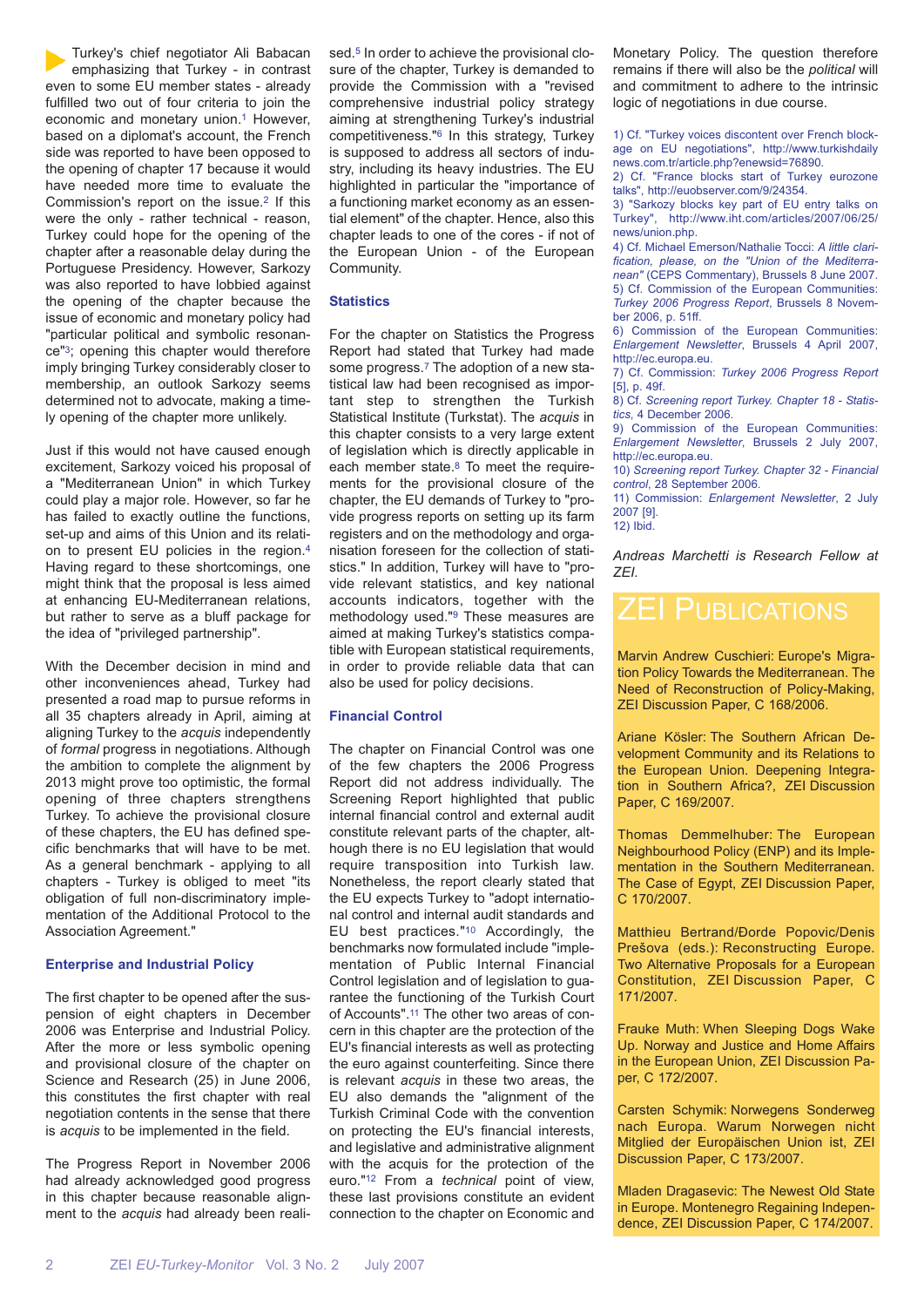# THE FUTURE OF TURKISH POLITICS

### Battles won? Battles lost? Battles still to fight?

#### Can Akdeniz

*"I wonder if I've been changed in the night? Let me think: was I the same when I got up this morning? I almost think I can remember feeling a little different. But if I'm not the same, the next question is 'Who in the world am I?' Ah, that's the great puzzle!"*

*Alice in Wonderland*

Time for realism? Since November 2002, the single-party-led Government by Justice and Development Party (AKP) has provided a taste of a political stability in Turkey which appears at face value to be a good thing: on many fronts Turkey is now at a critical juncture. With the diverse set of challenges Turkey faces - such as the current impasse in the election of the new President, fragmentation in the political landscape, the increasing concern over security threats, as well as public pessimism with EU integration

- it could be said that Turkish Delight has begun to taste bitter and the recent political crisis seems to underline how different Turkey is from the rest of Western Europe. The direction of Turkish politics seems to have become unpredictable and difficult to understand. Many observers are talking about the worrying signs of a rise of nationalism in Turkey. "Turks have become rather more disillusioned, particularly in the past couple of years, about whether they will ever get into the European Union - and that has made them feel a bit more nationalistic"1, writes John Peet, the Europe editor of *The Economist*.

All eyes are now turned on the course and outcome of the general elections. Most observers argue that this is an important moment in the history of Turkey. Some even fear that the new parliament might not be able to solve the dispute over the presidential election and predict a continuation of the

## CURRENT NEGOTIATING STATUS

#### *No. Title of chapter*

| 1              |                                                                 | Free movement of goods                                 | (X)                    |
|----------------|-----------------------------------------------------------------|--------------------------------------------------------|------------------------|
| $\overline{2}$ |                                                                 | Freedom of movement for workers                        | X.                     |
| 3              |                                                                 | Right of establishment and freedom to provide services | (X)                    |
| $\overline{4}$ |                                                                 | Free movement of capital                               | X.                     |
| 5              |                                                                 | Public procurement                                     | X                      |
| 6              |                                                                 | Company law                                            | $\mathbf x$            |
| $\overline{7}$ |                                                                 | Intellectual property law                              | X                      |
| 8              |                                                                 | Competition policy                                     | $\mathbf{x}$           |
| 9              |                                                                 | <b>Financial services</b>                              | (X)                    |
| 10             |                                                                 | Information society and media                          | $\mathbf{X}$           |
| 11             |                                                                 | Agriculture and rural development                      | (X)                    |
| 12             |                                                                 | Food safety, veterinary and phytosanitary policy       | <b>X</b>               |
| 13             | <b>Fisheries</b>                                                |                                                        | (X)                    |
| 14             |                                                                 | <b>Transport policy</b>                                | (X)                    |
| 15             | Energy                                                          |                                                        | X                      |
| 16             | Taxation                                                        |                                                        | X                      |
| 17             |                                                                 | Economic and monetary policy                           | X                      |
| 18             | <b>Statistics</b>                                               |                                                        | $\mathbf x$            |
| 19             |                                                                 | Social policy and employment                           | X                      |
| 20             |                                                                 | Enterprise and industrial policy                       | $\pmb{\mathsf{X}}$     |
| 21             | X<br><b>Trans-European networks</b>                             |                                                        |                        |
| 22             | X<br>Regional policy and coordination of structural instruments |                                                        |                        |
| 23             | Judiciary and fundamental rights<br>X                           |                                                        |                        |
| 24             |                                                                 | Justice, freedom and security                          | X<br>X                 |
| 25<br>26       |                                                                 | Science and research<br>Education and culture          | X                      |
| 27             |                                                                 | Environment                                            | $\mathbf x$            |
| 28             |                                                                 | Consumer and health protection                         | $\mathbf{x}$           |
| 29             |                                                                 | Customs union                                          | (X)                    |
| 30             |                                                                 | <b>External relations</b>                              | (X)                    |
| 31             | Foreign, security and defence policy<br>X.                      |                                                        |                        |
| 32             | <b>Financial control</b><br>$\pmb{\mathsf{X}}$                  |                                                        |                        |
| 33             | X<br>Financial and budgetary provisions                         |                                                        |                        |
| 34             | Institutions<br>X                                               |                                                        |                        |
| 35             |                                                                 | Other issues                                           | X                      |
|                |                                                                 | Legend: X not yet opened<br>(X) suspended              |                        |
|                |                                                                 | opened                                                 |                        |
|                | X                                                               | provisionally closed                                   | Data as of 1 July 2007 |

political crisis. Just after the general elections, Turkish politicians will struggle to overcome problems in domestic politics, to form a stable government and to elect the new Turkish President. What does all this imply for Turkey's future? Is Turkey falling back to the time of volatile governments and destabilisation after elections? Or can the parliamentary elections put the chaotic political situation to an end? In a nutshell: there is no shortage of questions.

#### **What comes after 22 July 2007**

As always happens when a political crisis in Turkey occurs, some overconfident experts on Turkish politics predict a major change in Turkish foreign policy. For example, in a recent issue of Foreign Affairs, Stephen Larrabee explains that the new trends in Turkish politics were brought about by "important domestic changes in Turkish society", primarily by the replacement of the pro-Western elite that has shaped Turkish foreign policy since the end of World War II by a more conservative, more religious, and more nationalist elite that looks upon the West with suspicion2. Is the context of Turkish politics changing fundamentally? Is the contemporary understanding of Turkish politics in need of fundamental review? Recent arguments that Turkey is not what it used to be seem to be narrow, as they neglect the continuity in Turkish politics. A look at Turkey's recent past shows that Turkey's fundamental political drivers and doctrines did not change with the emergence of the AKP: Turkey seeks European integration and subscribes to the rules of globalisation. Drastic changes, however, were never likely; even the most liberal economic reforms developed in collaboration with the IMF have been implemented by the AKP. Although the EU-Turkey accession negotiations are "an open-ended process, the outcome of which cannot be guaranteed" and running slowly, the government underlined its aim to further adopt the European law (i.e. the *acquis*). With the exception of the Nationalist Movement Party (MHP), all opposition parties are in favour of Turkish integration into Europe.

Recent political crises show that the main problem in Turkey lies not in domestic change but in its unfinished political system. The victory of the AKP in the November 2002 elections opened a new chapter in Turkish domestic politics, but not because of the new agenda of the AKP. The emergence of the AKP, a party formed in 2001, reflects the dissatisfaction of voters with the old way of politics, which caused, in February 2001, the most serious financial and economic crisis in Turkey's post-war history. AKP has been praised for its economic policy reforms and for the start of negotiations with the European Union. Thanks to its clear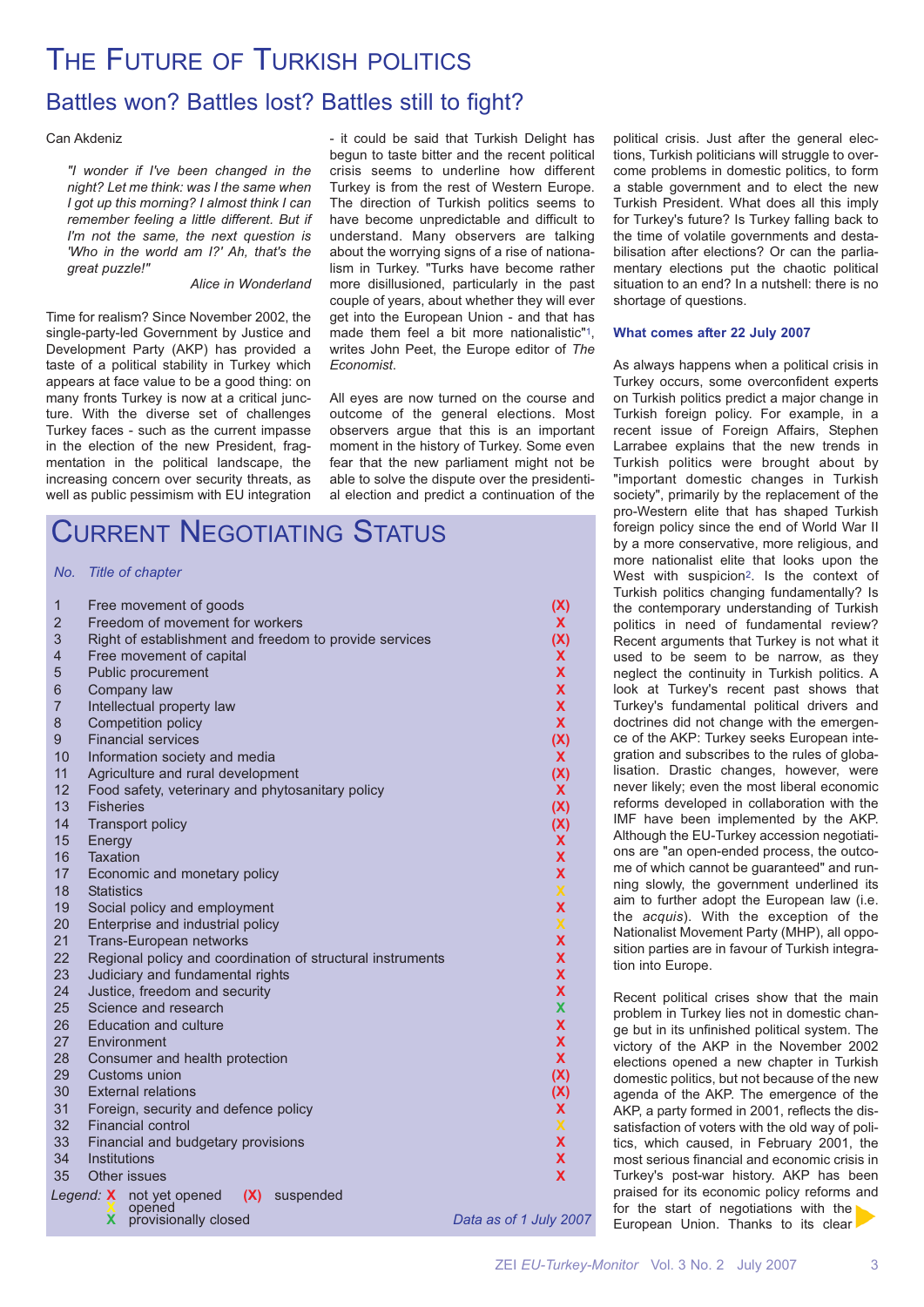majority in parliament, AKP has delivered a political stability which, after the weak coalition governments of the 1990s, has delighted financial investors. Evidence for this is that in 2006 Turkey attracted USD 17 bn foreign direct investment inflow and in the last five years the economy grew at an annual rate of 7,5 %. This all seems to indicate that AKP and its policies are not in question. However, AKP's intention to elect the Foreign Minister, Abdullah Gül, as the new President was severely criticized by the opposition parties and pressure groups, which are concerned about the growing power of the AKP. Being prevented from electing the successor to the incumbent Ahmet Necdet Sezer, the AKP had no choice but to call early general elections.

Where do we go from here? The Japanese have a saying - "Issan saki wa yami" - which means, "an inch in front of my face, total darkness." That pretty much sums things up when it comes to predicting what's next in Turkey after the elections of 22 July 2007: it is unrealistic to claim that predictions have a high chance of being correct. Historically this has been demonstrated to be unlikely, however it is worth considering the small range of possible outcomes. Perhaps three factors are worth mentioning here: the first is the stake in the election held by the Turkish political system itself. Unlike most Western European countries, the wheels of the Turkish political system do not run smoothly. It is characterized by rapid rise and fall of political parties and their political support. The aftermath of the elections in 2002 gave the impression that Turkey might move towards a two-party system where AKP and the Republican People's Party (CHP) domi-

### **CHRONOLOGY**

compiled by Volkan Altintas

**2007 19 January:** Hrant Dink, founder and editor-in-chief of Agos, is assassinated in Istanbul.

**2007 25 March:** 50th anniversary of the signing of the Treaties of Rome.

**2007 29 March:** The Accession Conference with Turkey meets at ambassadorial level. The Conference opens negotiations on "Enterprise and industrial policy".

**2007 14 April:** Ahead of the start of the nominations for presidential elections, more than 300,000 people go to the streets in Ankara, protesting against the possible candidacy of Prime Minister Recep Tayyip Erdogan - or any other member of the ruling AKP.

**2007 24 April:** Abdullah Gül, Turkey's Minister for Foreign Affairs, is announced to be AKP's candidate for the presidential elections.

nate the elections. However, the latest surveys show that in the post-election period we might have three parties represented in parliament e.g. a multi-party system and a substantial number of independent members of parliament.

The second factor is the policy agendas and election manifestos of the political parties. AKP was successful in covering sensitive social issues of public interest and is keen to carry forward its policies. It seeks a mandate for a new constitution, a reform of the judicial system and a constitutional change, which allows the election of the president by public vote. AKP's rivals are not putting such an "exceptional" agenda on the table, besides the security issue, action against threat by terrorists and some concerns about privatisation. Only MHP wants to pursue an alternative policy in relations with the EU, saying "the relations with the EU will not be regarded as a matter of identity or fate for Turkey; Turkey is not obliged to be dragged behind the EU."3 Surprisingly, the opposition parties do not adequately address economic issues in their election manifestos.

The last factor is external circumstances. It is hard to deny that the policy of the EU towards Turkey influences Turkish domestic politics. A Turkey with a clear membership pledge by the EU would be a more stable democracy. Despite the turbulence in the negotiations with the EU, most Turks want to see their country in the EU.

Other emerging problems are disturbing the Turkish public. There are recent terrorist attacks on the Turkish military in Southeast Turkey. Public pressure on the government

**2007 27 April:** In light of the controversies related to Gül's candidacy, the Turkish military issues a statement, stressing the importance of the kemalist principles.

**2007 28 April:** The first round of the presidential elections is held in the Grand National Assembly. Only 361 parliamentarians are present, 357 vote for Abdullah Gül.

**2007 1 May:** The Turkish Constitutional Court annuls the first round, arguing that less than two thirds of all deputies - the quorum needed to elect a new president took part in the vote.

**2007 3 May:** The National Assembly decides on early elections, scheduled to be held on 22 July.

**2007 6 May:** The National Assembly embarks on another election round. Again, the two thirds margin is not met. Abdullah Gül withdraws his candidacy.

**2007 6 May:** In the second round of presidential elections in France, Nicolas Sarkozy (UMP) defeats Ségolène Royal (PS). Sarkozy, succeeding Jacques Chirac on 16 May, is believed to take a tough stance on Turkey's accession.

is growing and the opposition is blaming the AKP-led government for ineffective counter terrorism policies. The Turkish public is worried about the situation in North Iraq, which is used by terrorist as a backyard to attack Turkish security forces. Under pressure from the public, AKP might pursue a new policy towards North Iraq: as a reaction to the growing pressure, Turkish Foreign Minister Abdullah Gül has already announced that a military operation is possible before the elections.4 But quite recently in an interview the Prime Minister Erdogan has turned away the proposal to launch an operation before elections.5 In sum: it is very likely that security issues will be shaping the outcome of the elections.

#### **Battlefields of Turkish politics**

In the light of the foregoing, we can longer meaningfully talk about "the outcome" as concerns Turkey's immediate future. The analogy of a battlefield could be helpful in understanding the future of Turkish politics. Here are few battles in Turkish politics to look for:

*Firstly, the AK Party has battles still to fight to remain in power.* AKP's selection of its own Deputy Prime Minister and Foreign Minister Abdullah Gül as the next Turkish president was boycotted by the opposition parties and finally blocked by the decision of the constitutional court. This can be seen as a victory for the opposition, as the Turkish President has substantial power in the political system. Election polls show that the AKP is still strongest in the race and may pick up a bigger share than the 34% of the national vote it took in 2002. However, the opposition

**2007 21-22 June:** The European Council, meeting in Brussels, overcomes the constitutional deadlock and agrees on a new intergovernmental conference to negotiate a revised treaty. A "European Constitution" is no longer on the agenda.

**2007 26 June:** The Accession Conference with Turkey meets at ministerial level. Two additional chapters are opened for negotiations: "Statistics" and "Financial control".

**2007 27 June:** Gordon Brown becomes Prime Minister of the United Kingdom, succeeding Tony Blair who had been in office since 2 May 1997.

**2007 1 July:** Portugal takes over the Presidency of the Council of the European Union. In its presidency programme, Portugal stresses the importance of fulfilling existing commitments on enlargement and its commitment towards the Mediterranean.

Sources: www.abhaber.com, www.ft.com, www.abgs.gov.tr, www.euractiv.com, www.iht.com, www.libertysecurity.org, www.eu2007.de, www.setimes.com.

*Volkan Altintas is Junior Fellow at ZEI.*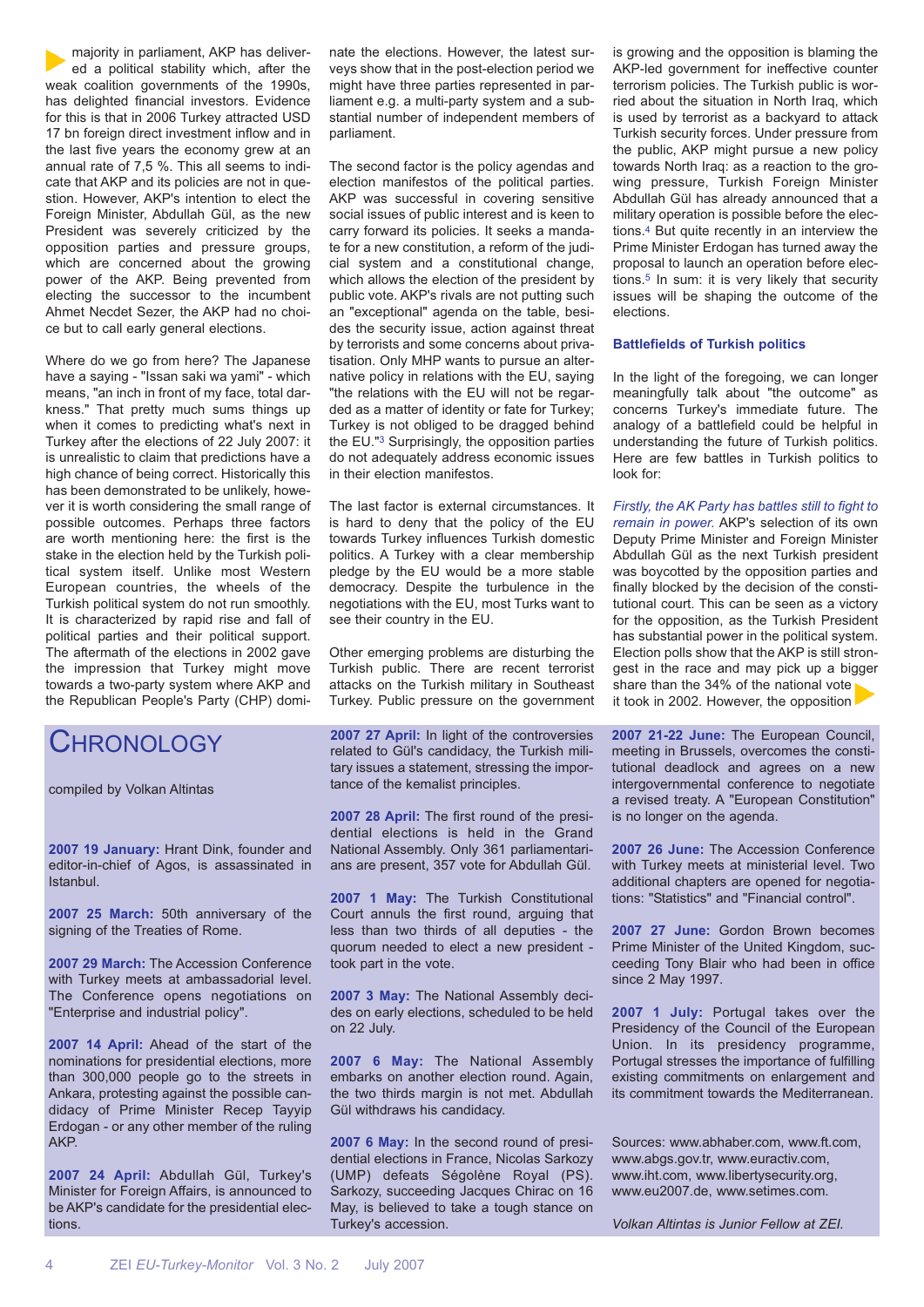to AKP is fragmented. Yet AKP could fail to get a majority of the seats in parliament and be forced to form a coalition government.

*Secondly, those who want to see Turkey in the EU, have battles still to fight.* At a time when "the Sarko show"6 is on the European stage, Turkish entry into the EU remains a pretence. French President Nicolas Sarkozy is determined to keep Turkey out of the EU: recently France blocked the opening of one of three new chapters in Turkey's negotiations. He has proposed a "Union of the Mediterranean", saying "Dear Turkey, I do not want you in the European Union, but why not instead join us as a major player in the Mediterranean Union?"7. Sarkozy sees Turkish entry as a zero-sum game for France. France has already lost influence in the bloc of 27. Turkish accession, with strong voting rights, would be another setback for France's influence. Yet there is still hope: Prime Minister José Sócrates of Portugal, who will take center stage in Europe over the coming months, believes that a halt in the entry talks with Turkey would undermine the EU's credibility on the world stage and dent its relations with the Muslim world. Alluding to France, he stated that EU member states were entitled to have their views, but added that Portugal would press to open more negotiating chapters with Turkey during the next six months.8

The EU may not want to. Turkey's chief EU negotiator, Economy Minister Ali Babacan, said that Turkey would integrate its legislation with the EU's as soon as possible, "regardless of what chapters are opened"9. Such a move is unique in the history of EU enlargement: Turkey is willing to take the burden of the costs of a massive transformation without a clear membership prospect. Even more impressive is Turkey's Customs Union with the EU: Turkey has got itself a non-declared status as a passive EU member. Although Turkey is subscribing to most of EU law, it does not have decision rights. Most of the Turkish public sees EU-Turkey relations as an unequal partnership. Given the declining public support in Turkey for EU membership, this "EU centric" Turkish policy might be revised in the near future. Turkish Foreign Minister Abdullah Gül recently criticized the European Union, accusing it of playing games with Turkey.10 Another recent example came a month ago, as Turkey withdrew its military support to the EU under the European security and defence policy. Turkey is not happy to be excluded from decision-making and command mechanisms in the European security and defence policy operations. In its decision, Turkey said, "we have supported the European security and defence policy since the very beginning and contributed to the EU's basic targets. Turkey has totally fulfilled its commitments stemming from the European security and defence policy. During this process, Turkey explained some of its difficulties and expectations to the EU. However, we could not get tangible development yet."11

*Thirdly, the Turkish political system faces a*

*major challenge.* The election of the president and the outcome of the general elections raise important questions about the political stability in the future. According to Eurasia Group analyst Wolfango Piccoli, "the approaching snap election could result in a fragmented, multi-party legislature and a difficult cabinet building process."12 Eurasia Group thinks that exacerbating the AKP's troubles, opposition parties have taken steps toward consolidation that increase the probability of a fragmented electoral outcome. It adds that fragmented governments commonly result in larger budget deficits and reduced macroeconomic stability. Thus, this foreshadows potential problems for Turkey's political environment and budget, as well as for monetary and economic reform policies. If this is a time for new elections and beginnings, can it also be a time for a commitment to a sustainable political system in Turkey?

*Fourthly, there is still a battle to fight on the sustainability of the Turkish economy.* Turkish economic politics has changed with the challenge of globalisation. It is more open and aims at playing the card of globalisation by attracting substantial foreign direct investment and becoming the regional hub for investments. Since recovering from a fiscal crisis in 2001, the country has racked up one of the best growth rates in the world, and today it is the 17th largest economy. Growth is expected to remain at 6 % in 2007 and 2008. Turkey is rapidly becoming a significant trading partner and investment hub for foreign investors, too. Turkey has also recorded a significant increase in exports. This is particularly true since the economic recovery in the euro zone increases the demand for Turkish products significantly.

Although Turkey has greatly improved its economic fundamentals, the Turkish economy is vulnerable to domestic and international turbulence and shocks. Foreign investors hold around 70% of floating shares on the Istanbul Stock Exchange. The current account deficit is partly financed by foreign liquidity. Further economic reforms are needed to improve competitiveness and external balances, to reduce informality in the business sector as well as enhance resilience to shocks.13

The outcomes of these battles are hard to predict. What is certain, however, is that they will shape Turkey's near future.

1) http://www.economist.com/blogs/certainideasof europe/2007/06/turkey\_and\_europe\_the\_dang erou.cfm.

2) Stephen Larrabee, Turkey Rediscovers the Middle East, Foreign Affairs, July/ August 2007.

3) Election manifestos, Today's Zaman, 22 June 2007, http://www.todayszaman.com/.

4) Gül says operation in northern Iraq is possible before elections, Turkish daily news, 30 June 2007. 5) Cross-border operation delayed until after elections, Today's Zaman, 11 July 2007.

6) The Sarko Show, The Economist, 28 June 2007. 7) Michael Emerson and Nathalie Tocci, A little clarification, please, on the 'Union of the Mediterranean', CEPS Commentary, June 2007.

8) Portugal, taking EU reins, has a fight on its hands, The International Herald Tribune, 1 July 2007.

9) France snubs Turkey on EU talks, BBC News, 25 June 2007.

10) Turkey's Gul criticises EU over accession talks, Southeast European Times, 2 July 2007.

11) BBC Monitoring Europe - Political, 7 June 2007 Thursday.

12) Measuring Turkey's Investment Desirability, Turkish Daily News, 11 June 2007.

13) See OECD, OECD Economic Outlook: Turkey, No. 81, May 2007.

*Can Akdeniz is Programme Co-ordinator at the European Development Research and Training Institutes (EADI). In addition, he is working on a PhD on EU-Turkey relations and managing Turkishpolitix.com. Here he is expressing his personal views.*

## HARD CHOICES FOR THE TURKISH ELECTORATE

#### Nigar Göksel

As 22 July nears in Turkey, three parties (AKP, CHP and MHP) and over 30 independent candidates are expected to make it into the parliament.1 The vote is more "in support of AKP" or "against AKP" than it is for any alternative political vision. In this polarized environment, enthusiasm is not widespread.

Even the strongest AKP enthusiasts carry

concern for a scenario in which AKP would end up with "too many" seats (having the ability to change the constitution or elect the president without seeking consensus) this would fuel the concern among the establishment and the citizens who believe AKP to be a threat to their lifestyle and values.

The suspicion that AKP has a long term plan to raise the prominence of religion in society and undermine secularism has risen in the past couple of years.2 This fear, felt genuinely among an influential circle, has also been voiced by the establishment (including various circles in institutions ranging from the higher education board to the judiciary and security bureaucracy), and exploited by opposition parties, especially CHP. Another sentiment that has been politicized is nationalism. AKP has been deemed "soft" on threats to Turkey's national interests (especially PKK terror) by political rivals.

As three parties are expected to pass the threshold of 10 percent, the seats of both CHP and AKP will most likely fall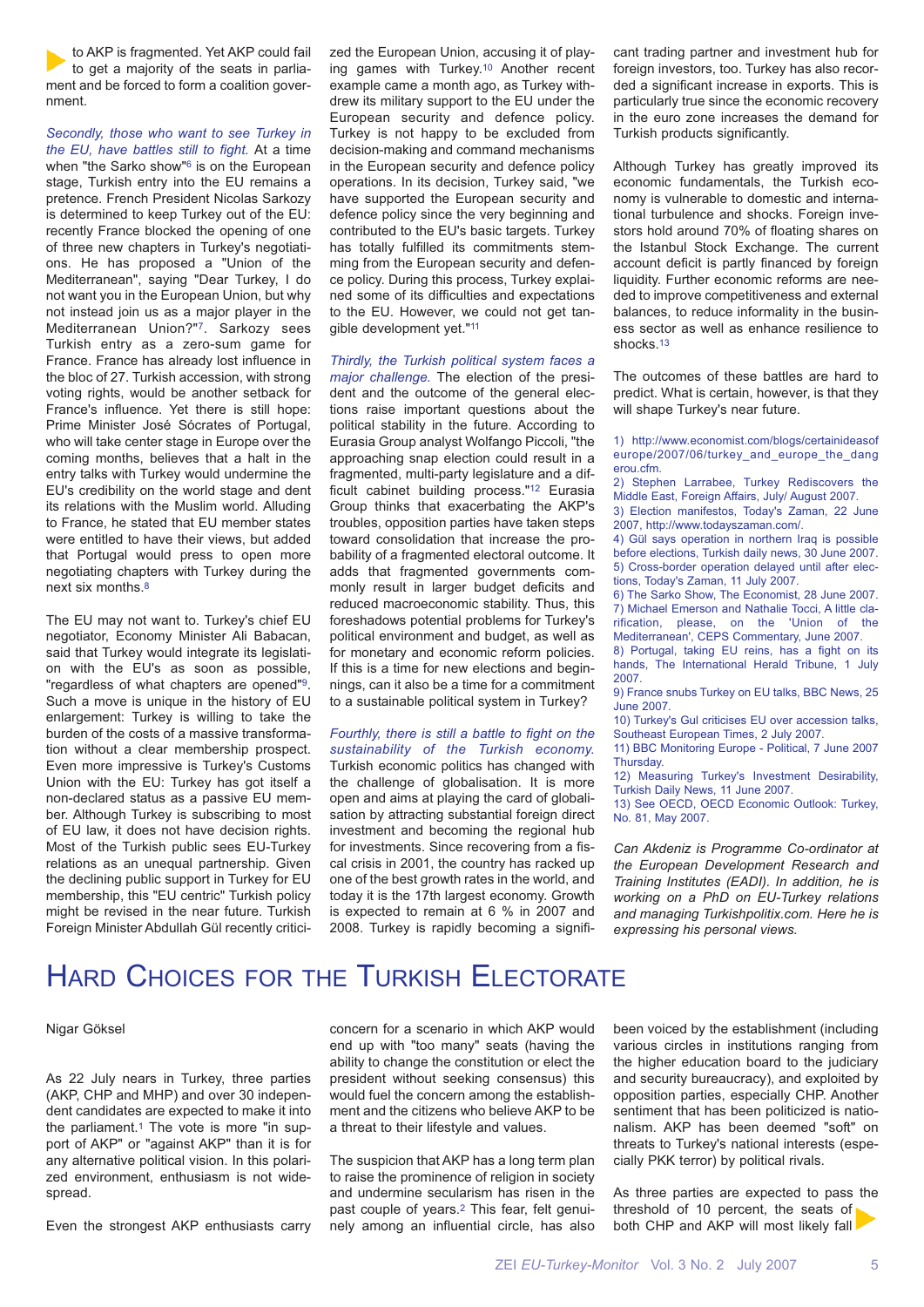from their current number. The most widespread prediction is that AKP will again have enough seats to form a single party government however will need to put more effort into striking a consensus with the opposition parties and independent candidates in parliament. This would prevent AKP from fielding a candidate with Islamist background as president, yet being a single party government will allow for proactive policies to continue.

A dilemma for the voter concerned with AKP's secular credentials is that in terms of economic stability and political discipline AKP seems to be the safest bet. Neither CHP nor MHP give confidence to those who see Turkey's stability as resting on the continued pursuit of the economic policies that have produced consistent stability and growth since 2001. Moreover, neither party seems eager to pursue the EU integration track which provides political discipline and much needed structural reform. Those concerned about AKP's intentions are often as concerned about what CHP or MHP in government would do to the markets and the europeanisation process. But with the strong belief that in the long term AKP will take Turkey down an irreversible path of political Islam, some calculate that in the short term, the economy and the EU can be sacrificed. Some will go so far as to say, that if this takes pumping up nationalism, so be it - the means justify the ends when the stakes are so high.

A popular tool in deciding who to vote for has been the ARI Movement's internet based election results simulation http://www.ari.org.tr/bilinclioy/ that provides the resulting breakdown of seats for each scenario of parties' vote percentage the user inserts. So the user sees the implications of the increase of each party's votes to the other parties' seats. For those who are voting strategically, with a view to the larger picture of party breakdown they prefer, this tool comes very much in handy. And especially for these elections, given there is widespread disillusionment with the parties, less idealistic voting and more pragmatism prevail, rendering this internet-based forecast frequently visited.

The parliamentary elections and presidential elections are quite intertwined this year in Turkey. The profile of the president (to be elected soon after the parliament is formed) will depend on the parliamentary breakdown of seats. Thus, as people go to the ballot box they are not only voting for a party but are also voting with a view to opening the way for the preferred presidential candidate of the party.

Due to the relatively weak system of checks and balances the same party having control of both the president's palace and the parliament is reason for concern. For some, AKP's power in parliament is easier to digest than the thought of a core member of AKP sitting in the seat of President, which is a post that, in many people's hearts and minds, represents the principles and character of the Republic. This is one reason why Abdullah Gül's candidacy for president was received by such vocal reaction.3 The fact that his wife wears the headscarf was central to the argument that he was unfit for president.

This point brings us to the centrality of the debate revolving around women-related issues, often based on symbolism, in the run-up of the elections: "There are some who fear that Turkey may be turning its back on its secular traditions. Some of the loudest voices come from Kemalist women, who insist that the rise of 'political Islam' represents an acute threat to the rights and freedoms of Turkish women. There have even been calls for restrictions to Turkish democracy, to protect women's rights."4

Opposition forces have argued women's liberties and empowerment will be curbed if AKP's power is consolidated. However they have not matched their concern for these issues with alternative solutions to the problems women face in the country, such as the absence of welfare services that would ease women's efforts to balance work with family responsibilities. Nor have they, in any past opportunity, pushed for concrete progress in this sense, such as for gender equality to be enshrined in the penal code or for the increase of shelters to give an option to women who face domestic violence.

Truth be told, much progress has been made during AKP's government on these issues. Whether the drive was "sincere" or not, as many secularists doubt, ultimately the government yielded to the demands from the EU and from the feminist activist women who clearly do not represent their constituency. Such receptiveness, according to ESI's recent report on the topic, is the most important indication of a maturing democracy.

Due largely to awareness building and advocacy work carried out by women's organizations like KA-DER, as well as attention by mainstream newspapers, the number of women candidates fielded by each political party has been an item of debate. The call for a gender quota fell on deaf ears once again, however the number of women on candidate lists was increased, if only as a showcase in some instances.

Rising terror has been another issue that has dominated the national agenda in recent months and has been used to undermine AKP. There has practically been a race to appease nationalist segments, and every party has gotten sucked up into it. One of the *credentials* of nationalism is hard-line rhetoric about cracking down on terror. Opposition parties have criticized the government for not taking strong enough measures and "allowing" terror to swell. Pressure has thus mounted on the government to appear hard on terror and prove this with willingness to approve a military operation into north Iraq to target PKK camps.

Increasing terror has been attributed largely to American reluctance to take action against PKK in north Iraq and thus has fuelled anti-Americanism. Scepticism towards the EU has also been on the rise as the conviction that the EU is hypocritical and will never admit Turkey has spread. Instead of portraying responsible leadership, the trend of rising nationalism has been cashed into by many politicians. These issues have benefited parties such as MHP.

As elections near, politicians try to stir emotions, provoke fears and resentment, and invoke religion. It works to some extent and is dangerous. How reversible these pumped up drives are is unclear.

However, from the perspective of the casual observer, it appears the Turkish people increasingly do not buy the cheap political shots. They do not believe the absurd election promises, they look at the candidate names on the election lists and judge whether they reflect the spirit of the election manifesto, they have confidence that young people and women can bring about change, and they want to see responsible leadership rather than populism and brinkmanship. They are not getting what they want in this election.

1) DP also seems to have a narrow chance to enter the parliament as the fourth party according to some forecasts.

2) As religion is practiced more visibly and becomes a more social affair, the assumption of the "secularists" is that those who live with practices that do not conform with the doctrine of Islam will be excluded and under pressure to conform. As concessions are made to religious practices infiltrating into public spheres, it will get out of control. The government will increasingly favor those of its own - also economically. Eventually this will lead, according to this outlook, to the spoiling of the delicately constructed separation of religion from public life that has been ongoing since the foundation of the Republic.

3) Referring to the large rallies held in a number of cities in late April, early May.

4) European Stability Initiative, Sex and Power - Feminism, Islam and the Maturing of Turkish Democracy, www.esiweb.org.

*Nigar Göksel is Analyst for the European Stability Initiative (www.esiweb.org) and Editor of Turkish Policy Quarterly (TPQ) in Istanbul.*

The presidential elections in Turkey have received extensive media attention. On 8 May, ZEI Research Fellow Andreas Marchetti commented on the elections and their implications for Turkey and its future political development on PHOENIX, the public affairs and documentary channel launched by ARD and ZDF.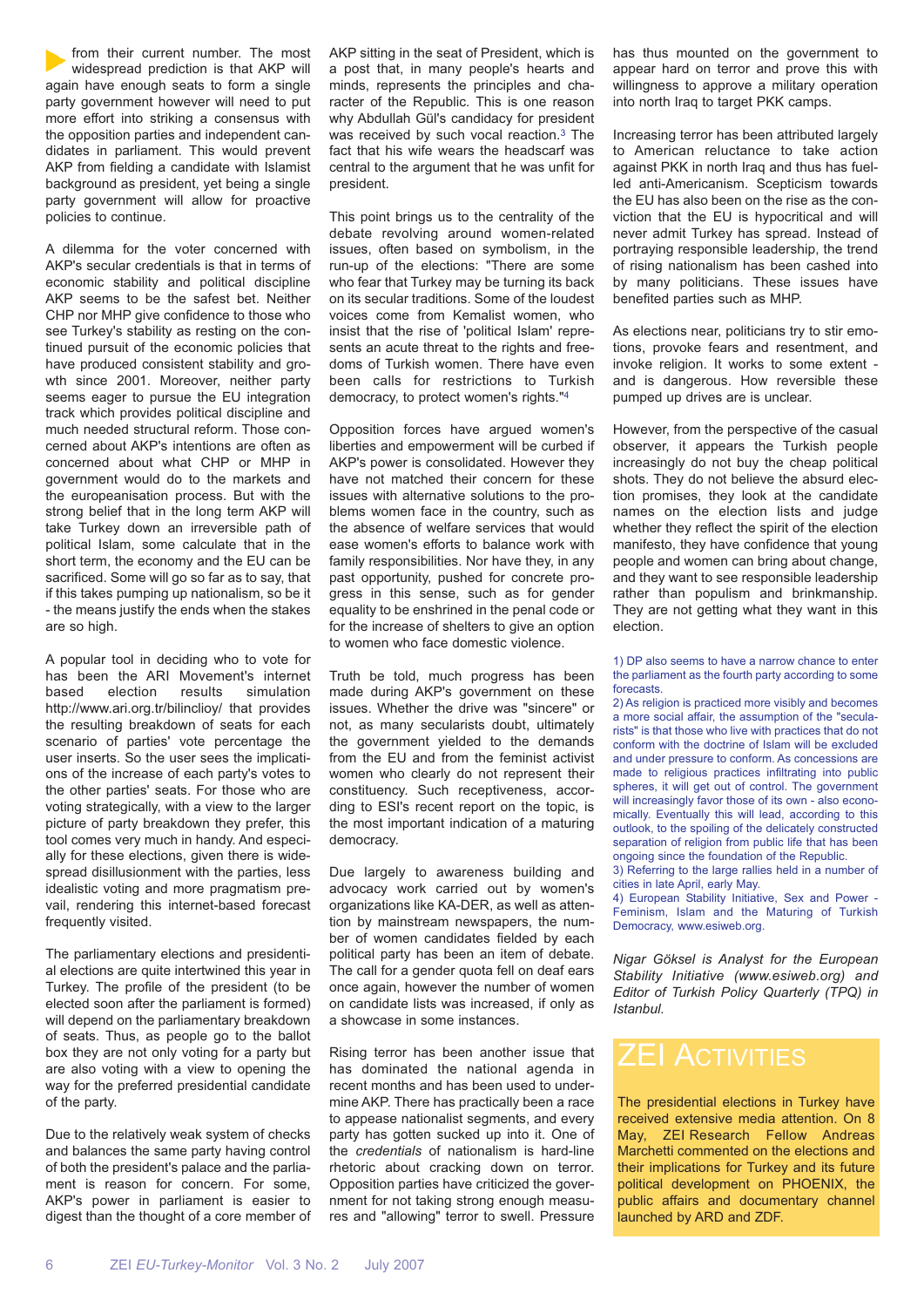### THE PRESIDENTIAL ELECTION AS A POLITICAL TEST

### One step toward post-Kemalist rule?

Dorothée Schmid

After five years of AKP rule, the renewal of the political team in command in Turkey could have gone along rather smoothly if the process had followed a strictly constitutional path. But the calendar of elections has been modified and the whole process appears not the least bit neutral. A very sharp political debate has indeed arisen concerning the presidential election, instantly casting its shadow on the organisation of the general elections. This rather confused debate has inspired hasty political decisions in Erdogan's government and triggered an open reaction both from the Turkish civil society and the army. While the date for anticipated designation of the members of the next Grand Assembly has been firmly imposed by Prime Minister Erdogan (July 22), the presidential issue still seems to inspire rather obscure calculations and behind the scenes deals. The suspense remains high both about the way the president will be elected and about the date of the vote, not to mention the name of the candidate.

The fact that the competition of political forces inside Turkey could strongly affect the unfolding of the election process might not bode well for the consolidation of the democratic system, but it should not provoke great surprise either. The modernisation of Turkish institutions is presently overtly on the agenda, partly due to the ongoing EU-Turkey negotiation process, and partly due to the accelerated re-composition of the political landscape in the wake of the 2002 Islamist "soft revolution". The presidential election is not a marginal topic and it has indeed become the knot of the democratic intrigue. Its reform may mark a symbolical point of no return on the way to next generation of politics in Turkey.

According to the 1982 constitution, which was adopted right after a military coup, Turkey's 11th President should be elected by a majority vote at the Grand National Assembly. The President is both a symbol and a pillar of the Kemalist spirit of Turkish institutions. Mustapha Kemal Atatürk, founder of the Turkish Republic, was elected as its first president in 1923 and all his distant successors still "sleep in Atatürk's bed"1. They still have to endorse the weight of history as, in the wording of the current constitution, the President *"represents the Republic of Turkey and the unity of the Turkish Nation"*. The president is thus primarily a symbol of national unity but he should certainly not be only considered as a neutral type of ornamental post-monarch. He is the head of state, detains executive authority, promulgates laws and may veto legislation

passed by the National Assembly. He is also empowered to appoint an important list of high ranking civil servants and military staff. such as the members of the Constitutional Court, the chief of the General Staff, the Supreme Council of Judges and Public Prosecutors, the Council of Higher Education and all university presidents, as well as all diplomatic representatives. Often labelled as an impartial referee, the President is thus in fact able to strongly influence the fragile balance between competing centres of power in Turkey. And to this day, he has traditionally played with the Kemalist camp, notably watching very carefully for the defence of secularism. Ahmet Necdet Sezer, whose mandate theoretically ended two month ago, was elected as an independent candidate but imposed himself as a true counter-power resisting all governmental measures that would comfort the Islamist's religious inclinations.

All presidential elections in Turkey since the death of Atatürk were in fact held in a very particular climate of political tension. Rumours of military coups are classic in Turkey in the periods immediately preceding or following presidential elections. The status of the president has become a metaphor for the health state of the Republic and the person that is finally sworn in should abide by a broad consensus defined between the different forces sharing power. The new difficulty with AKP's pretence to hijack the presidency is that it would introduce a major breach to this implicit consensus. Abdullah Gül's candidacy immediately ignited a heated debate among the Turkish elite for two main reasons. Some felt that the internal Turkish balance of power was threatened, with a step being taken to establish a monopoly of power in the hands of a single party. Behind this first concern lies the old suspicion of AKP's potential hidden religious agenda. Some effectively blamed Islamist politicians for being too ostensibly religious - Gül's election meaning to usher in a veiled woman as the next First Lady of Turkey. This is primarily considered as a provocation towards the founding principle of secularism; but it could also be a very awkward signal addressed to the outside world, especially at a time when the Euro-Turkish relationship is showing growing signs of tension.

Yet the Turkish Islamist paradox is strong. In order to sustain a fragile consensus among its very heterogeneous electorate, AKP has played the game of modernisation for the last five years. Presenting itself as "Muslim democrats", the party has been the champion of reform including on the political front. After a warning by the army and the decision of the Constitutional Court to invalidate Gül's election by the Parliament, Erdogan reacted by proposing to have the President elected directly by the people. Such a move could be interpreted as further democratic progress fitting with the European agenda. At the same time, AKP tries to catch the aspirations of a post-Kemalist Turkey refusing both to live under permanent military supervision and to accept the small arrangements of older political parties. Facing the mistrust of the traditional political and economic establishment, the Islamists are bringing into the power game a new middle class, which might be socially conservative while economically and even politically modernist.

Whatever the outcome of the presidential crisis may be, it will thus be an important test of political maturity for all competing forces in Turkey. AKP's programme for the general elections is now evoking the possibility of introducing an entirely new constitution. The balance between political stability and the democratic dynamic certainly remains hard to strike in Turkey nowadays. The rising number of nationalist incidents and acts of terrorism, coupled with a recurring tendency of the army to comment about the direction of political life, all point at the latent instability of the country. A serious prospect for EU membership still holds as the major anchor to keep the situation under control.

1) An image recently used by a Turkish scholar in a casual conversation, trying to explain the President's *aura*.

*Dorothée Schmid is Research Fellow at the Institut Français des Relations Internationales, Paris.*

### **ZEI ACTIVITIES**

On invitation of the German Federal Foreign Office, ZEI Research Fellow Andreas Marchetti talked about "Modernising Turkey: Developments and Challenges" during an informal meeting of the Council working group for enlargement in Berlin on 25 May 2007.

In March, ZEI Research Fellow Andreas Marchetti participated as discussant in a conference on "Turkey and Europe: The public debate in France, Germany and Turkey" in Paris. The trilateral conference was organised by the Comité d'études des relations franco-allemandes (Cerfa) at the Institut français des relations internationales (Ifri) in close cooperation with the Friedrich Ebert Foundation and TÜSIAD.

ZEI *EU-Turkey-Monitor* editors Andreas Marchetti and Volkan Altintas published an article on the "Political deadlock inTurkey", reflecting on the presidential elections in Turkey, available at www.cafebabel.com.